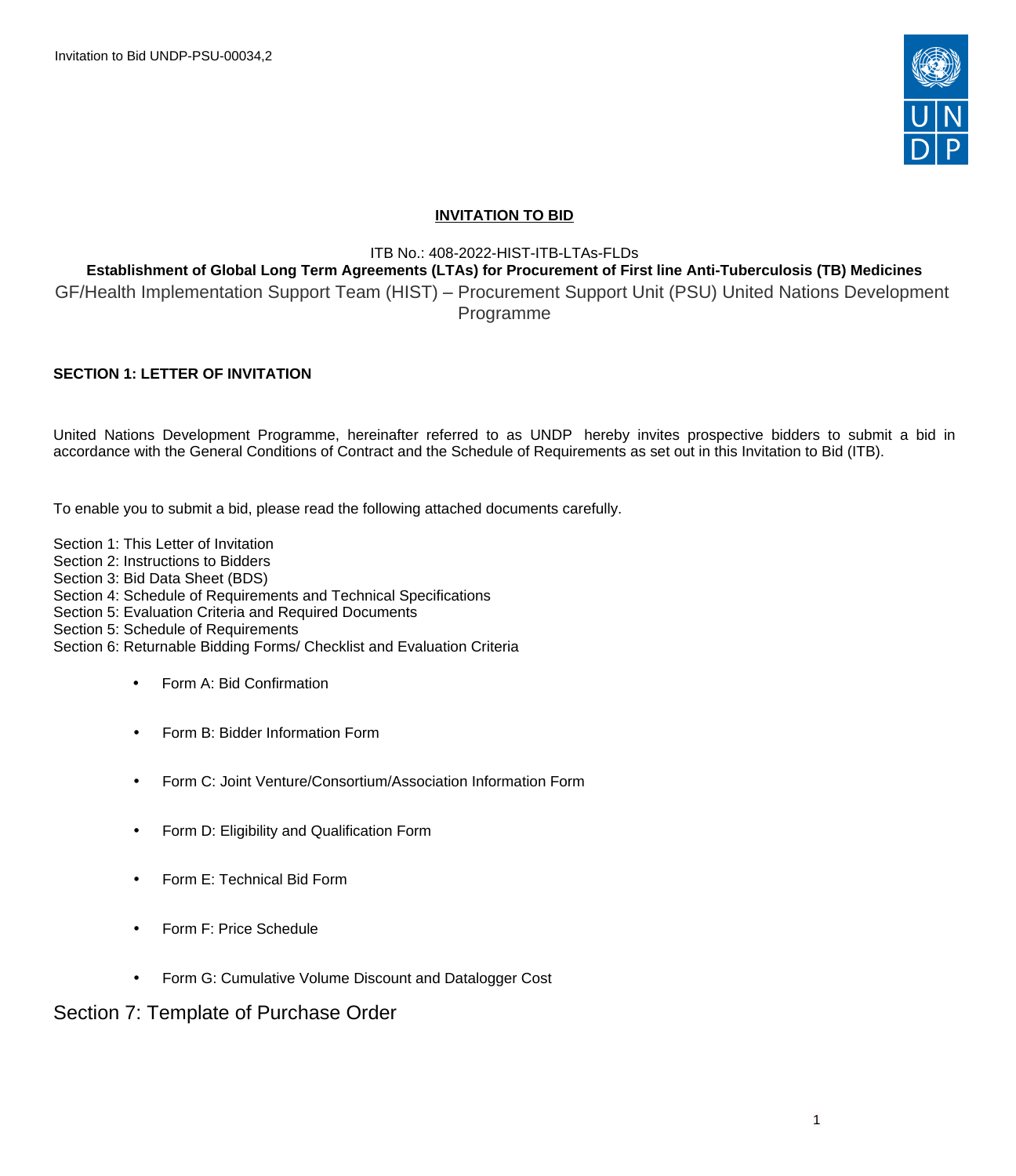

If you are interested in submitting a bid in response to this ITB, please prepare your bid in accordance with the requirements and procedure as set out in this ITB and submit it by the deadline for submission of bids set out in this document and in the supplier portal.

Please indicate whether you intend to submit a bid by creating a draft response without submitting directly in the system. This will enable the system to send notifications in case of amendments of the tender requirements. Should you require further clarifications, kindly communicate using the messaging functionality in the system.

Offers must be submitted directly in the system following this link: <http://supplier.quantum.partneragencies.org>using the profile you may have in the portal. In case you have never registered before, follow the [Supplier Portal Registration Link](https://estm.fa.em2.oraclecloud.com/fscmUI/faces/PrcPosRegisterSupplier?prcBuId=300000127715297&_adf.ctrl-state=qke67uzkv_1&_afrLoop=14793011652652351&_afrWindowMode=0&_afrWindowId=null&_afrFS=16&_afrMT=screen&_afrMFW=945&_afrMFH=933&_afrMFDW=1920&_afrMFDH=1080&_afrMFC=8&_afrMFCI=0&_afrMFM=0&_afrMFR=96&_afrMFG=0&_afrMFS=0&_afrMFO=0) to register a profile in the system. Do not create a new profile if you already have one. Use the forgotten password feature in case you do not remember the password or the username from previous registration.

UNDP looks forward to receiving your bid and thank you in advance for your interest in UNDP procurement opportunities.

Sincerely,

UNDP GF-HIST/PSU

Copenhagen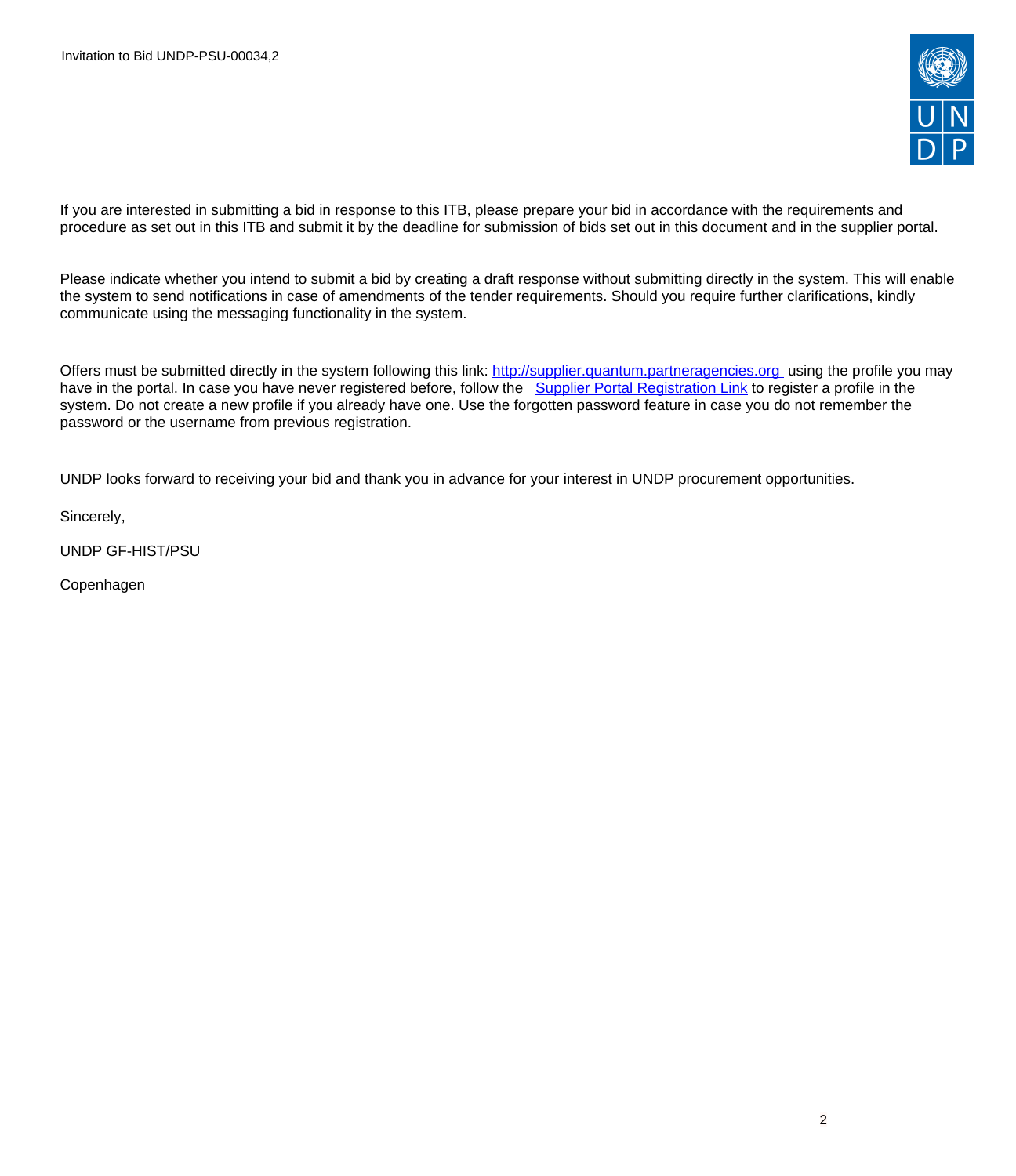

**Tender Overview** LTAs Establishment for FLD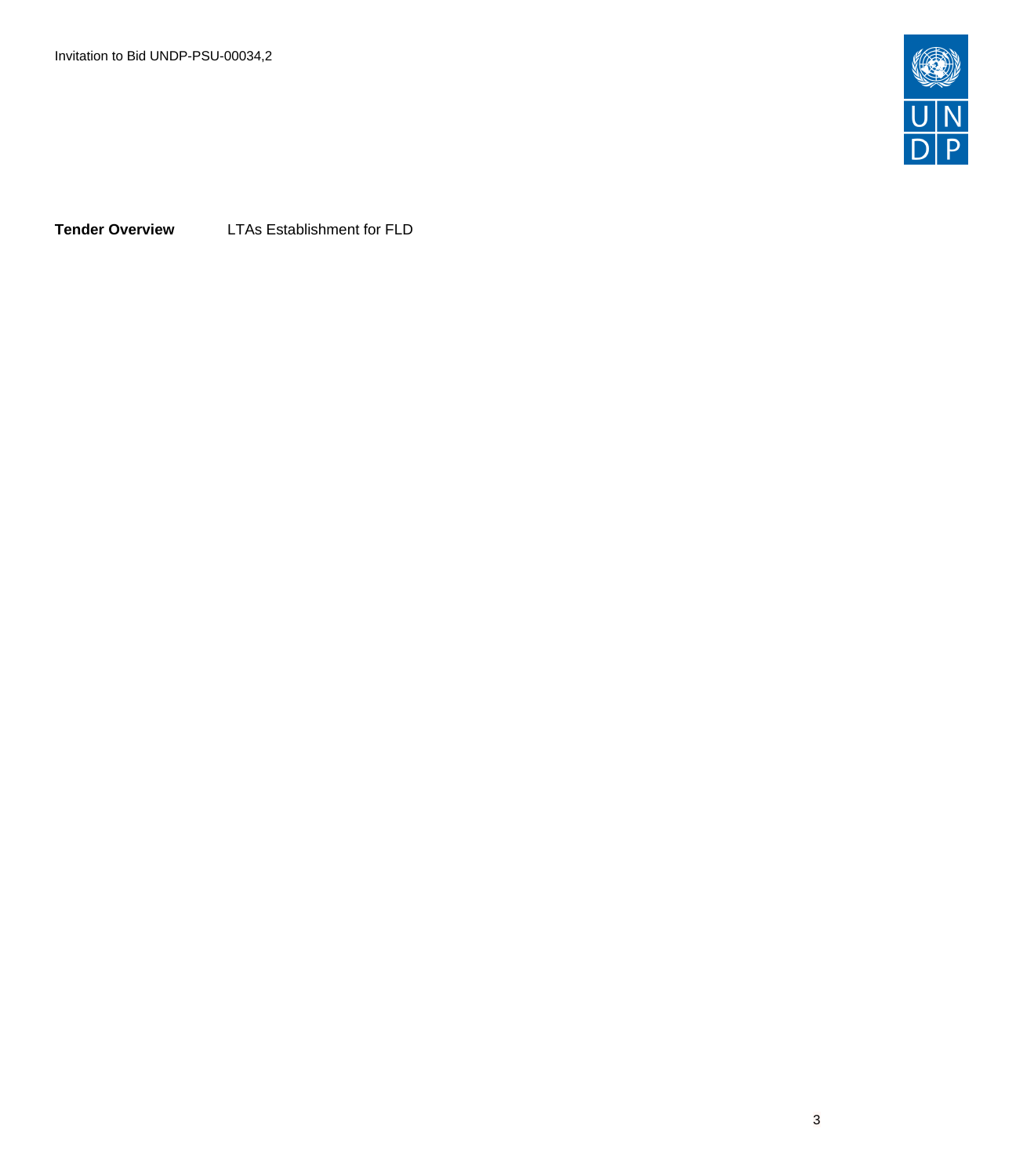

# **Table of Contents**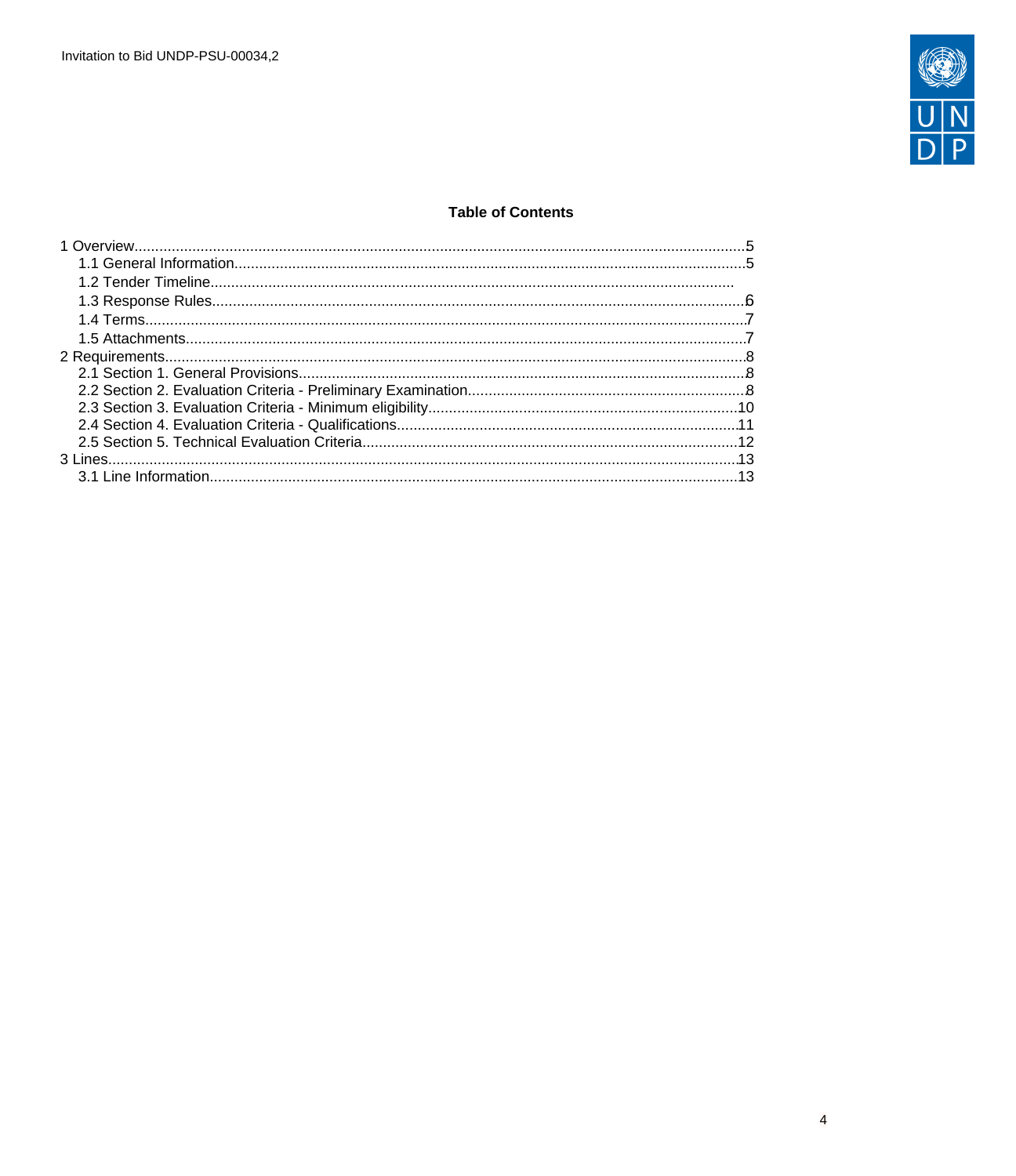

# <span id="page-4-0"></span>**1 Overview**

# <span id="page-4-1"></span>**1.1 General Information**

| Title                      | HIST 1st line TB LTA                                                           |
|----------------------------|--------------------------------------------------------------------------------|
| Amendment                  | Submission deadline extended                                                   |
| <b>Description</b>         | Pack size for Lot No. 17 has been revised                                      |
|                            | Lot No. 20 is replaced with Rifapentine/Isoniazid, 300mg / 300mg, pack of 6x7. |
|                            | Pack size for Lot No. 21 is specified as pack of 12x3                          |
|                            | New Lot No. 22 has been introduced to the ITB                                  |
| <b>Contact Point</b>       | Ying Solem                                                                     |
| Outcome                    |                                                                                |
| E-Mail                     | ying.solem@undp.org                                                            |
| <b>Reference Number</b>    | 408-2022-HIST-ITB-LTAs-FLDs                                                    |
| <b>Beneficiary Country</b> | Denmark                                                                        |
| <b>Introduction</b>        |                                                                                |
|                            | Introduction:                                                                  |

UNDP would like to invite all interested suppliers in the pharmaceutical industry to participate the tender for Establishment of Global Long Term Agreements (LTAs) First line Anti-Tuberculosis for (TB) Medicines.

If you are interested in submitting a bid in response to this ITB, please prepare your bid in accordance with the requirements and procedure as set out in this ITB and submit it by the deadline for submission of bids set out in this document and in the supplier portal.

Please indicate whether you intend to submit a bid by creating a draft response without submitting directly in the system. This will enable the system to send notifications in case of amendments of the tender requirements. Should you require further clarifications, kindly communicate using the messaging functionality in the system.

Offers must be submitted directly in the system following this link: [http://supplier.quantum.partneragencies.](http://supplier.quantum.partneragencies.org/) [org](http://supplier.quantum.partneragencies.org/) using the profile you may have in the portal. In case you have never registered before, follow the [Supplier Portal Registration Link](https://estm.fa.em2.oraclecloud.com/fscmUI/faces/PrcPosRegisterSupplier?prcBuId=300000127715297&_adf.ctrl-state=azywmctp_1&_afrLoop=6329722925931702&_afrWindowMode=0&_afrWindowId=null&_afrFS=16&_afrMT=screen&_afrMFW=1042&_afrMFH=575&_afrMFDW=1280&_afrMFDH=720&_afrMFC=8&_afrMFCI=0&_afrMFM=0&_afrMFR=144&_afrMFG=0&_afrMFS=0&_afrMFO=0) to register a profile in the system. Do not create a new profile if you already have one. Use the forgotten password feature in case you do not remember the password or the username from previous registration.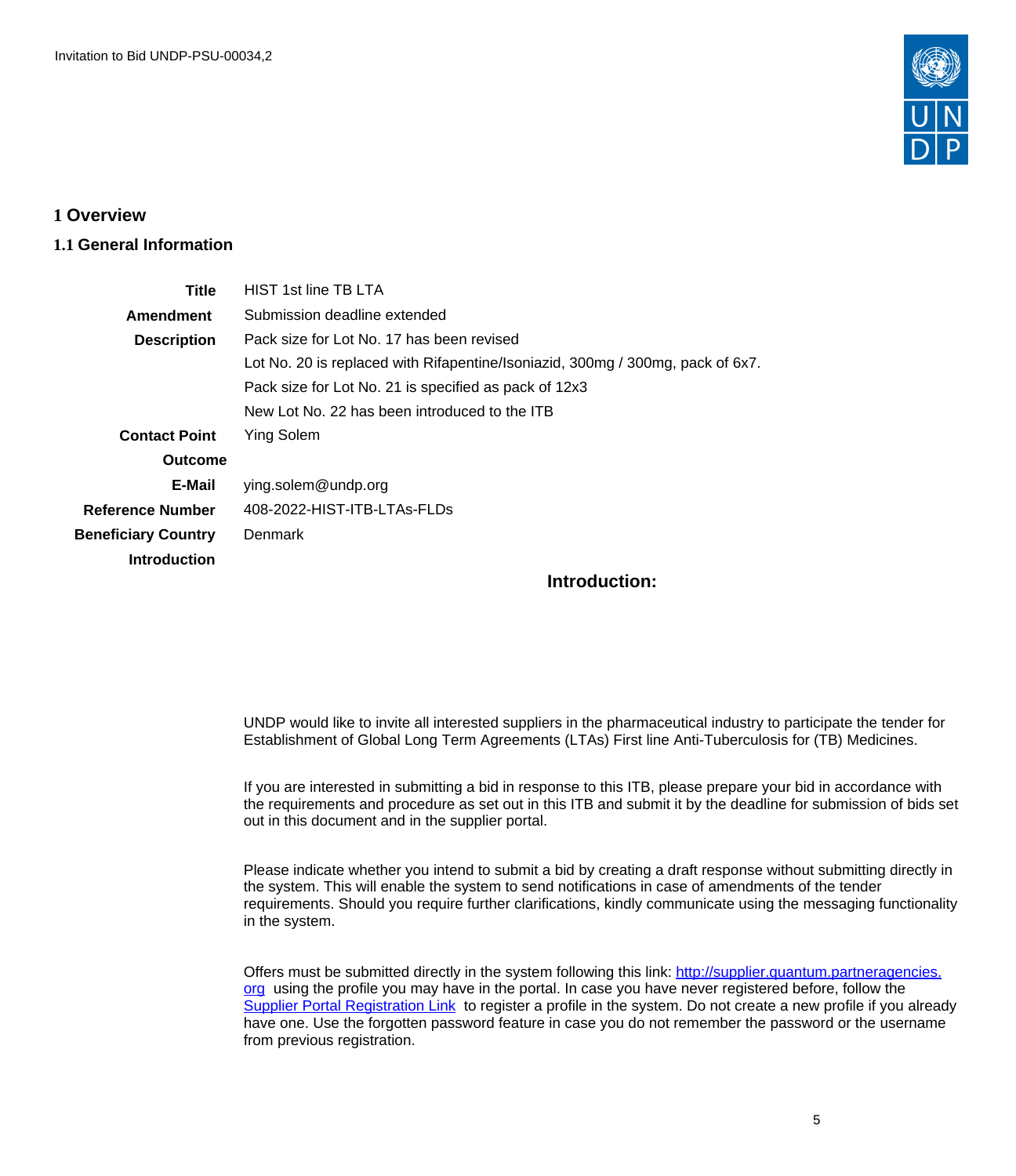

Search for the specific tender using search filters and subscribe to the tender in order to get notifications in case of amendments of the tender documents. If you need support with the online system, please contact the focal point for this tender as indicated in the solicitation document.

Pre-bid Conference: 02 June 2022, 10:00 CEST

Questions and queries shall be submitted before and no later than 15 June 2022, 16:00 CEST

Bid Submission Deadline before and no later than 30 June 2022, 16:00 CEST

Bid Opening: 04 July 2022, 10:00 CEST

UNDP looks forward to receiving your bid and thank you in advance for your interest in UNDP procurement opportunities.

# **1.2 Tender Timeline**

**Preview Date Open Date** 17/06/22 14:28 PM **Close Date** 30/06/22 14:00 PM **Estimated Award Date** 2022-10-31T15:00:00.000+00:00

**Time Zone** Coordinated Universal Time

# <span id="page-5-0"></span>**1.3 Response Rules**

This negotiation is governed by all the rules displayed below.

|  | Rule                                                     |
|--|----------------------------------------------------------|
|  | Suppliers are allowed to respond to selected lines       |
|  | Suppliers are allowed to revise their submitted response |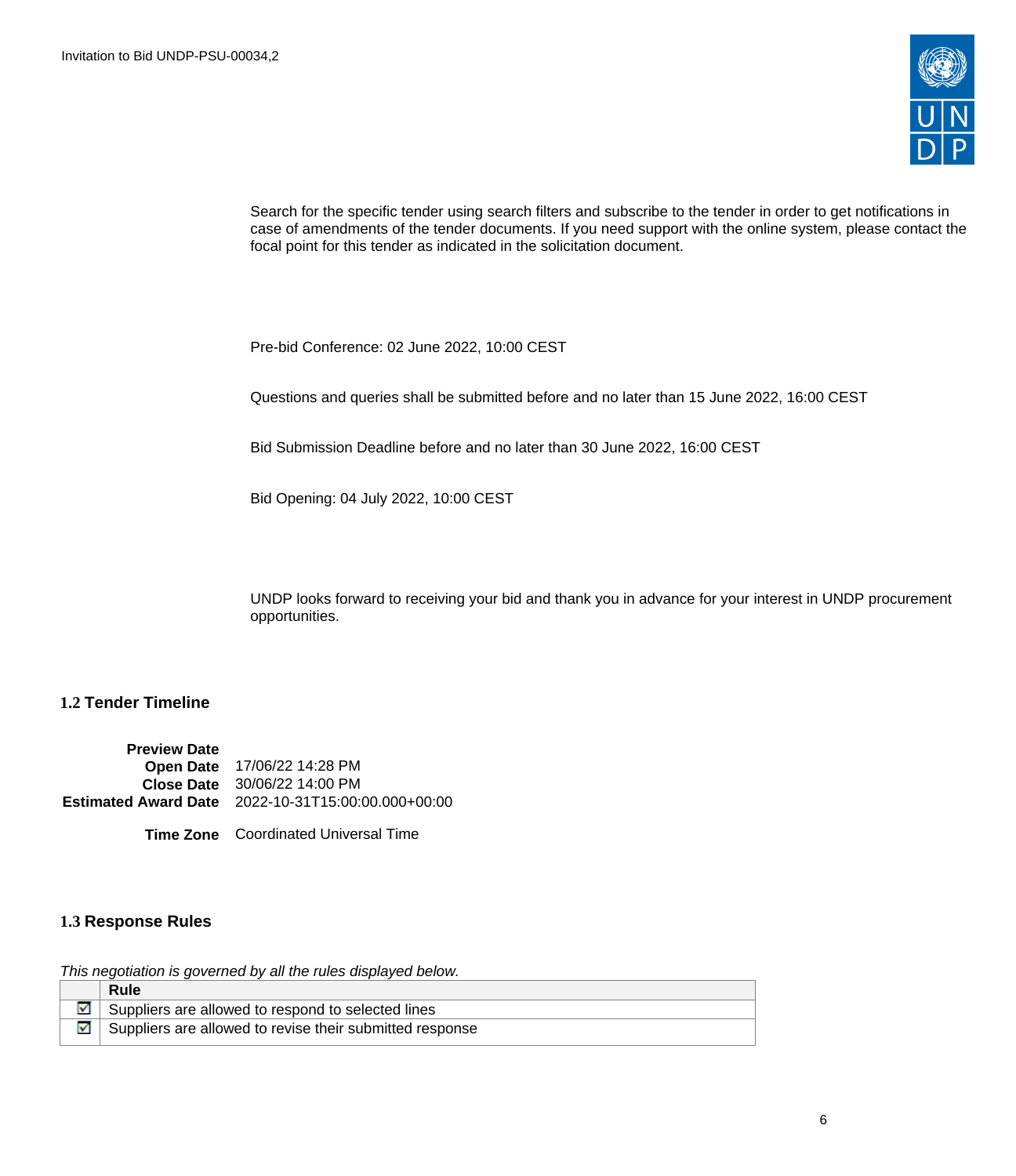

# <span id="page-6-0"></span>**1.4 Terms**

**Negotiation Currency** USD ()

# <span id="page-6-1"></span>**1.5 Attachments**

| <b>File Name or URL</b>              | <b>Type</b> | <b>Description</b>                      |
|--------------------------------------|-------------|-----------------------------------------|
| Amendment No 1. 408-2022-HIST-       | File        | Amendment No 1 ITB408                   |
| Clarification No 1. 408-2022-H       | File        | Clarification No 1 ITB408               |
| Form E Technical Bid Form Amen       | File        | Form E_Technical Bid Form               |
| Form F_Price Schedule Amend 1.       | File        | Form F Price Schedule                   |
| <b>UNDP Quantum - User Guide For</b> | File        | Quantum User Guide for Supplier         |
| Section 7 - Template of Purcha       | File        | Section 7 - Template of Purchase Order  |
| Form G_Price&Req to Datalogger       | File        | Form G_Price&Req to Datalogger          |
| Pre-Bid Conference Powerpoint        | File        | Pre-Bid Conference Powerpoint           |
| Pre-bid conference minutes           | File        | Pre-bid conference minutes              |
| Annex 2 - Template of Supplier       | File        | Annex 2 - Template of Supplier delivery |
|                                      |             | reporting                               |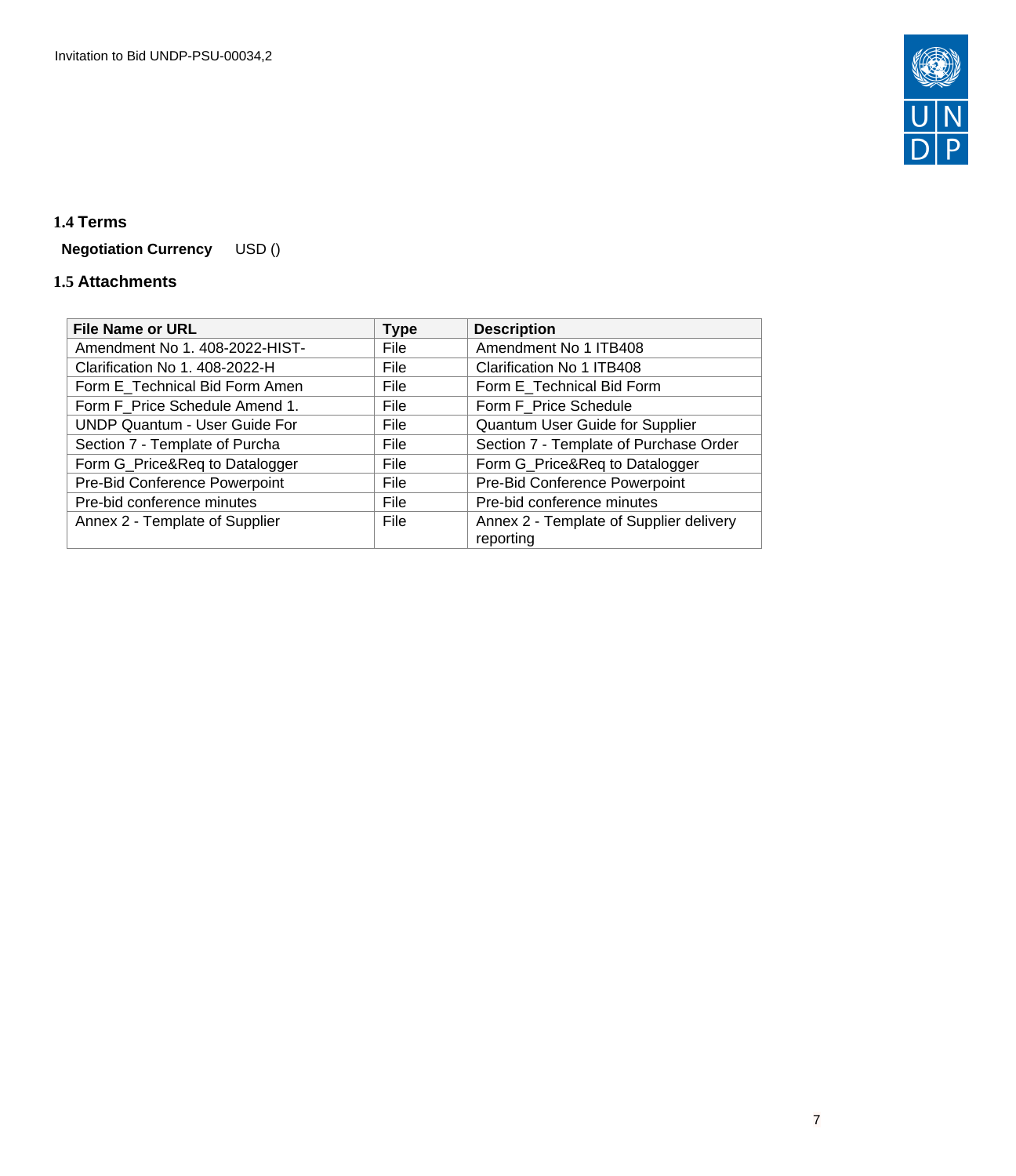

# <span id="page-7-0"></span>**2 Requirements**

#### \*Response is required

The requirement section of this document includes general instructions and information for suppliers as well as requirements and sections that suppliers need to respond. Please review this section carefully and provide responses in the manner and format required by uploading required forms and when required also keying in the information directly in the system.

# <span id="page-7-1"></span>**2.1 Section 1. General Provisions**

### 1. **General Instructions to Bidders**

This solicitation process is governed by the General Instructions to Suppliers attached herewith and Bid Data Sheet and other information listed herewith. By submitting a bid response to this tender supplier confirms to have read, understood, and accepted such provisions.

#### Attachments:

| File Name or URL  | vpe <sup>1</sup> | <b>Description</b> |
|-------------------|------------------|--------------------|
| Section 2 General | File             |                    |
| instructions      |                  |                    |

### 2. **Bid Data Sheet**

Bid Data sheet contains information and instructions specific to this Tender. By submitting a bid you confirm to have read, understood, and accepted the provisions herewith attached.

Attachments:

| File Name or URL   | ype  | <b>Description</b>              |
|--------------------|------|---------------------------------|
| Section 3 Bid Data | File | Section 3 Bid Data Sheet ITB408 |
| Sheet ITB4         |      |                                 |

# <span id="page-7-2"></span>**2.2 Section 2. Evaluation Criteria - Preliminary Examination**

# \*1. **General Conditions of Contract**

Do you accept the General Conditions of Contract (GTCs) as specified herewith.

```
Attachments:
```

| , ,,,,,,,,,,,,,,,,,,,                                   |                           |             |
|---------------------------------------------------------|---------------------------|-------------|
| <b>File</b><br>Name or URL                              | <b>vpe</b>                | Description |
| tor<br>Contracts<br>UJ.                                 | $- \cdot \cdot$<br>`∹ile⊹ |             |
| $\overline{\phantom{a}}$<br>$-$<br>$\sim$ $\sim$ $\sim$ | $\sim$ $\sim$ $\sim$      |             |

Target: Confirm acceptance of GTCs

### \*2. **Proposal Validity**

Please confirm that bid validity of your offer is 120 days as required in General Instructions and Bid Data Sheet.

# \*3. **Form A: Bid Confirmation**

Have you attached Form A Bid Confirmation using the template herewith attached?

Attachments:

File Name or URL Type | Description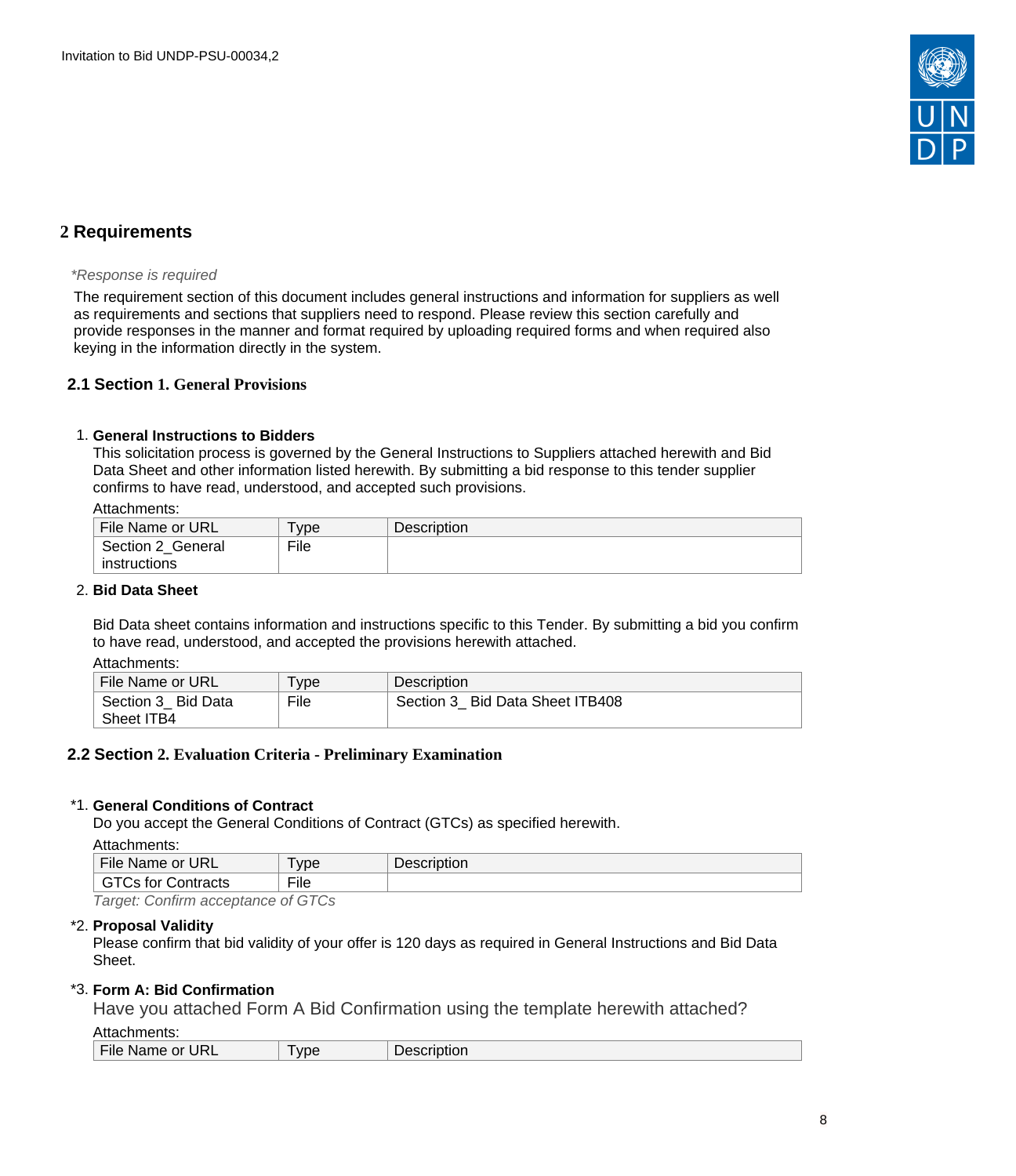

| Form A - Bid<br>Submission | File | Submission Form<br>Form A - Bid |
|----------------------------|------|---------------------------------|
| Form.d                     |      |                                 |

# \*4. **Form B: Bidder Information Form**

Have you attached Form B Bidder Information Form using the template herewith attached?

Attachments:

| File Name or URL | vpe <sup>'</sup> | Description |
|------------------|------------------|-------------|
| Form B - Bidder  | File             |             |
| Information Fo   |                  |             |

### \*5. **Form C: Joint Venture-Consortium-Association Information Form**

Have you attached Form C Joint Venture-Consortium-Association Information Form using the template herewith attached?

Attachments:

| File Name or URL        | vpe  | <b>Description</b> |
|-------------------------|------|--------------------|
| Form C - Joint Venture- | File |                    |
| Consort                 |      |                    |

# \*6. **Form D: Eligibility and Qualification Form**

Have you attached form D using template herewith attached?

### Attachments:

| File Name or URL         | vpe  | <b>Description</b> |
|--------------------------|------|--------------------|
| Form D - Eligibility and | File |                    |
| Quali                    |      |                    |

# \*7. **Form E: Technical Bid Form**

Have you attached Form E with Information using the template and instructions attached? Choose the applicable answer from options below.

Attachments:

| File Name or URL       | ' vpe | <b>Description</b> |
|------------------------|-------|--------------------|
| Form E - Technical Bid | File  |                    |
| Form.do                |       |                    |

# \*8. **Form F and G: Price Schedule Form**

Have you attached Form F and G Price Schedule Form using the form herewith attached? Attach also supporting documentation as applicable. Please provide the files in both Excel and PDF format (signed version).

Attachments:

| File Name or URL | vpe <sup>-</sup> | <b>Description</b> |
|------------------|------------------|--------------------|
| Form F G - Price | File             |                    |
| Schedule Form    |                  |                    |

# \*9. **Annex 3: UNDP Environmental Questionnaire**

Have you provided UNDP Environmental Questionnaire?

Attachments:

| .                                    |                     |                    |
|--------------------------------------|---------------------|--------------------|
| File Name or URL                     | $T$ <sub>V</sub> pe | <b>Description</b> |
| Annex<br>3 UNDP Environmental<br>Que | File                |                    |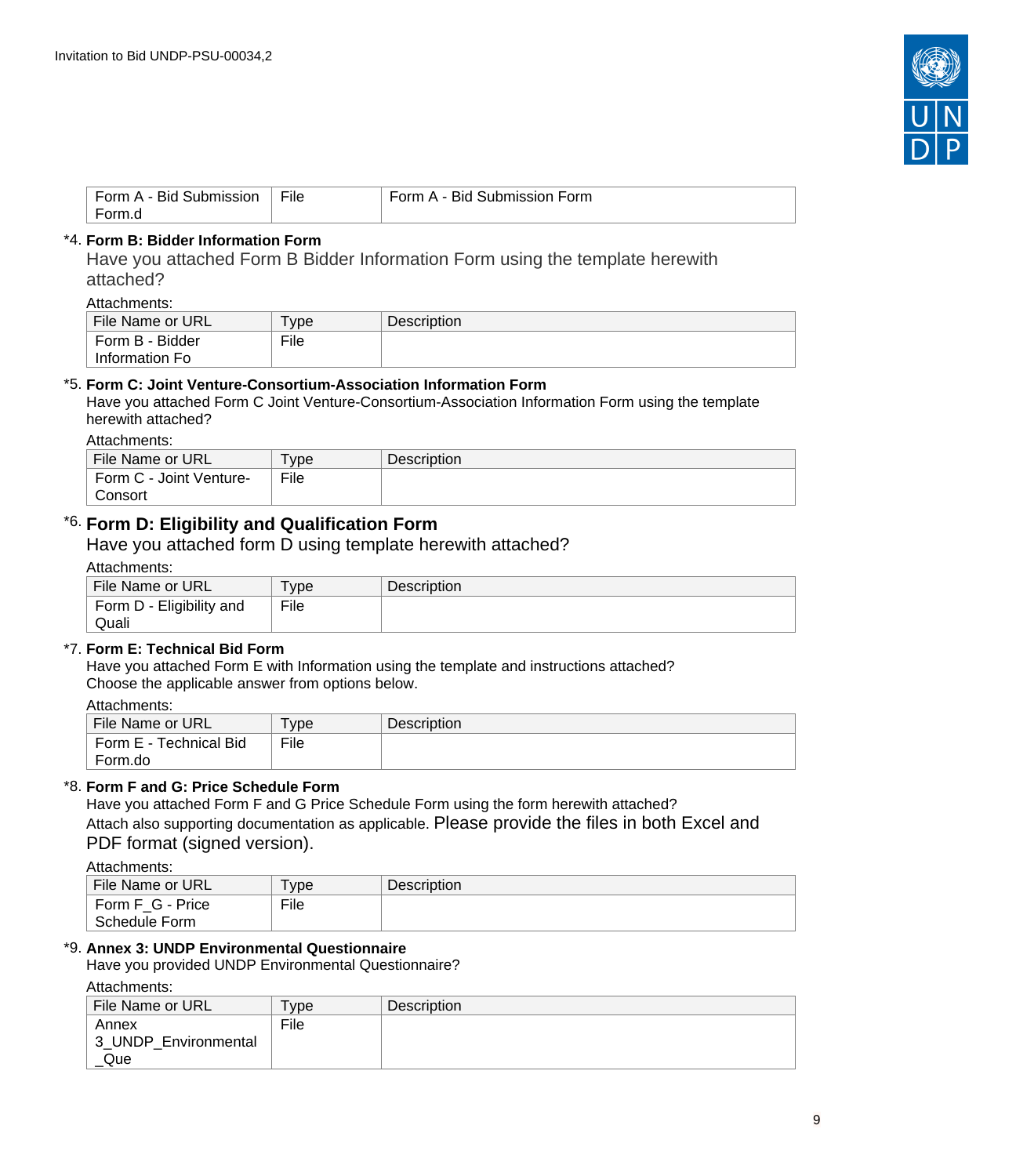

# \*10. **Section 5a: Other Related Requirements**

Please confirm the acceptance of other related requirements as per form attached.

# Attachments:

| File Name or URL                         | vpe <sup>-</sup> | Description |
|------------------------------------------|------------------|-------------|
| Section 5a - Other<br><b>Related Req</b> | File             |             |
| Section 5. Evaluation<br>Criteria        | File             |             |

### \*11. **Section 6: Returnable Bidding Forms/ Checklist and Evaluation Criteria**

Please complete the returnable bidding forms in accordance with instructions and attach them as part of your bid response in the system. No alteration to the format of the forms shall be permitted and no substitution shall be accepted.

Attachments:

| File Name or URL                        | ' vpe | <b>Description</b> |
|-----------------------------------------|-------|--------------------|
| Section 6. Returnable<br><b>Bidding</b> | File  |                    |

# I-1. **Overall Assessment of Preliminary examination**

This is an internal criteria for evaluation team to assess and determine if the offer meets overall the criteria for this section based on information provided in their offer and any subsequent clarifications sought.

Insert 1 for "Pass" and 0 for "Fail"

# <span id="page-9-0"></span>**2.3 Section 3. Evaluation Criteria - Minimum eligibility**

#### \*1. **Legal Registration**

Bidder is a legally registered entity and all relevant information is provided. Upload scanned copies of legal registration documents according to options listed below and any other relevant document.

#### \*2. **Sanctions List**

Vendor is not suspended, nor otherwise identified as ineligible by any UN Organization, the World Bank Group or any other International Organisation in accordance with Section 2 Article 4.

Target: Not suspended or ineligible

# \*3. **Conflict of Interest**

No conflicts of interest in accordance with Clause 4 of Instructions to Bidders.

# \*4. **Bankruptcy**

Do you confirm that you have not declared bankruptcy or not involved in bankruptcy or receivership proceedings and there is no judgment or pending legal action against the company that could impair operations in the foreseable future.

#### \*5. Certificates and Licences

Have you provided required certificate and licences.

Select any of the options below as applicable and supporting documents.

• Duly authorized to act as Agent on behalf of the Manufacturer, or Power of Attorney, if bidder is not a manufacturer.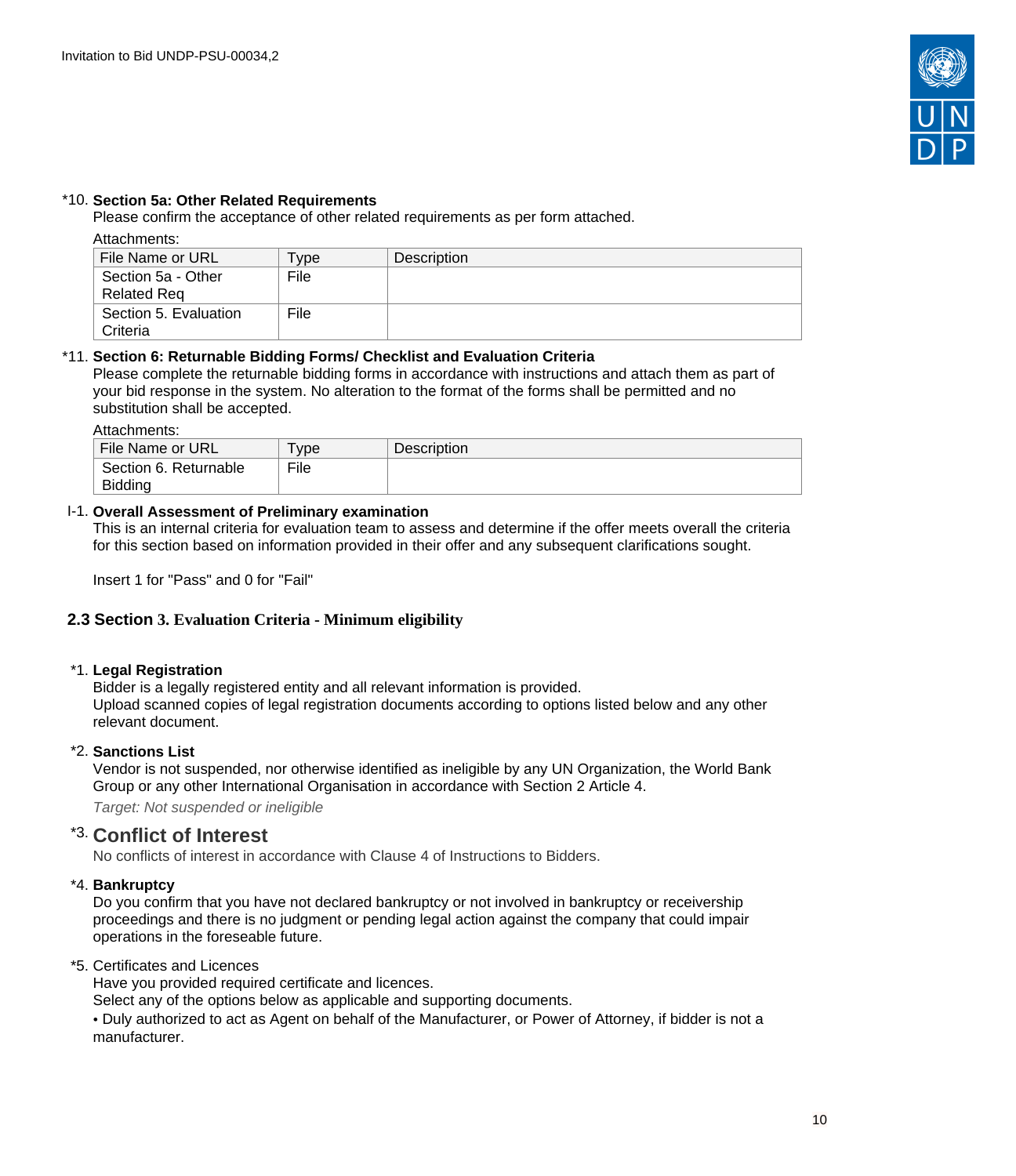

- Official appointment as local representative, if bidder is submitting a bid on behalf of an entity located outside the country.
- Patent Registration Certificates, if any of technologies submitted in the bid is patented by the bidder.
- Export/Import Licenses, if applicable.
- I-1. Overall Assessment of eligibility

This is an internal criteria for evaluation team to assess overall whether the offer meets the eligibility criteria. Insert 1 for "Pass" and 0 for "Fail"

# <span id="page-10-0"></span>**2.4 Section 4. Evaluation Criteria - Qualifications**

\*1. History of non-performing contracts

Provide history of non-performing contracts that did not occur as a resulf of contractor default within the last 3 years.

Non-performance, as decided by UNDP, shall include all contracts where (a) non-performance was not challenged by the contractor, including through referral to the dispute resolution mechanism under the respective contract, and (b) contracts that were so challenged but fully settled against the contractor. Nonperformance shall not include contracts where Employer's decision was overruled by the dispute resolution mechanism.

### \*2. Litigations

No consisten history of court/arbitral award decisions against the bidder for the last 3 years.

#### \*3. **Relevant Experience**

Indicate the number of years of relevant experience of the Company. The company must have at least 5 years of relevant experience.

Response attachments are optional*.*

# \*4. **Recent Experience**

Minimum **3** or more contracts/POs with cumulative value at least USD 1 million for supply of FLD, implemented over the last 3 years.

(For JV/Consortium/Association, all Parties cumulatively should meet requirement).

Response attachments are required*.*

# \*5. **Finanical standings - Liquidity**

The ratio average current assets/Current liabilites over the last years must be equal of greater than 1. (For JV/Consortium/Association, all Parties cumulatively should meet requirement) Bidders must include audited balance sheets overing the last 3 years. Indicate the average ratio

Response attachments are required*.*

# \*6. **Satisfactory Performance**

The Statements of Satisfactory Performance from the Top 3 (three) Clients or more.

Response attachments are required*.*

#### I-1. **Overall Qualifications Criteria**

This is an internal criteria for evaluation team to asses and determine whether bidder meets overall the qualifications criteria. Insert 1 for "Pass" and 0 for "Fail"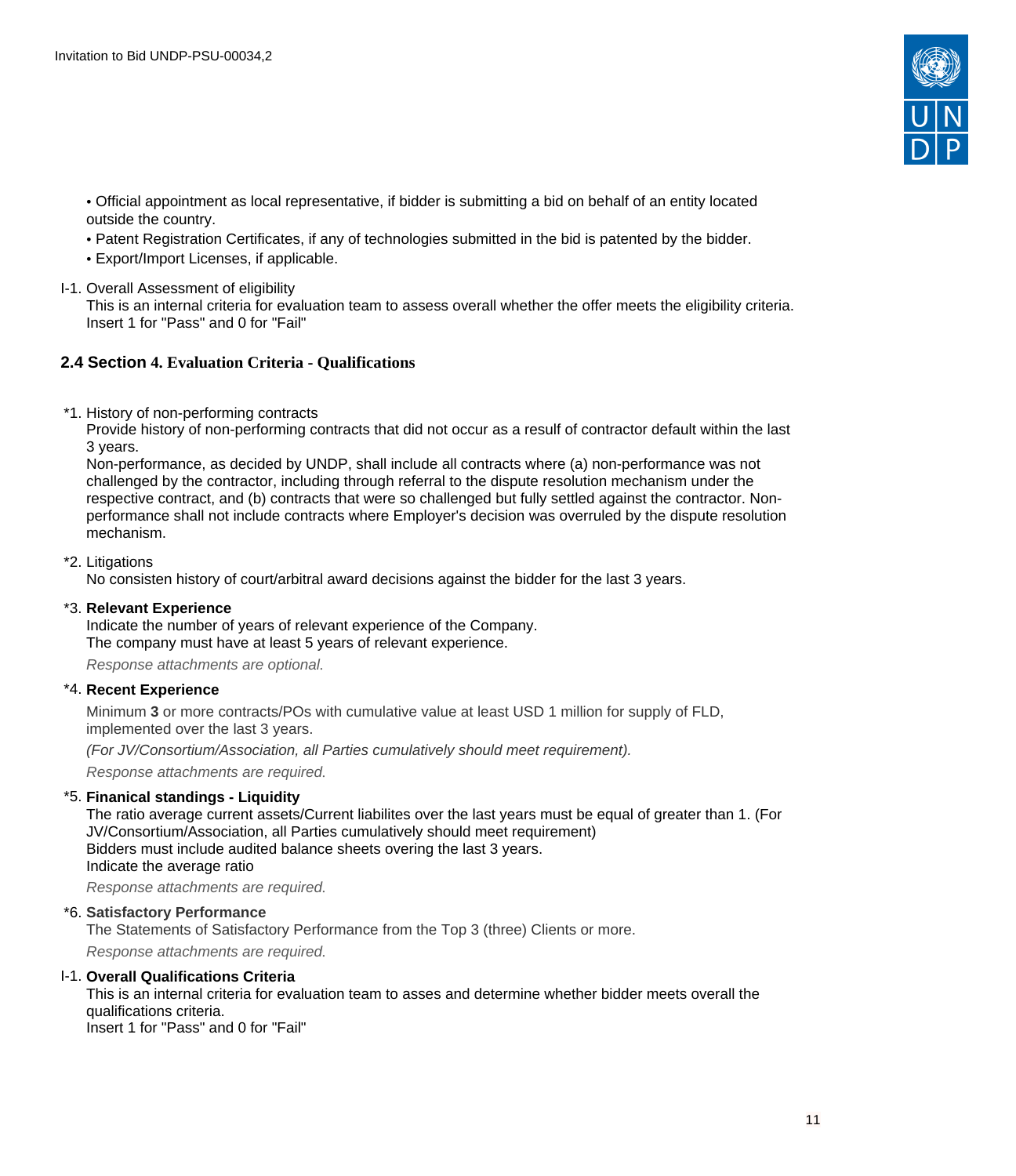

# <span id="page-11-0"></span>**2.5 Section 5. Technical Evaluation Criteria**

### \*1. **Technical offer and specifications**

Goods offered in the bid are substantially compliant and do not contain any material deviation(s) from the minimum required as included in Section 5: Schedule of Requirements

Attachments:

| File Name or URL      | $TV$ pe | Description                                      |
|-----------------------|---------|--------------------------------------------------|
| Section 4 Schedule of | File    | Section 4 Schedule of Requirements and Technical |
| Requirem              |         | <b>Specifications</b>                            |

Response attachments are optional*.*

# \*2. **Delivery Requirements**

The bid is substantially compliant with the minimum Delivery Requirements included in Section 4: Schedule of Requirements and Technical Specifications and do not contain any material deviation (s).

Response attachments are optional*.*

### I-1. Overall assessment of technical offer

This is an internal criteria for evaluation team to assess and determine whether bidder meets the overall technical requirements.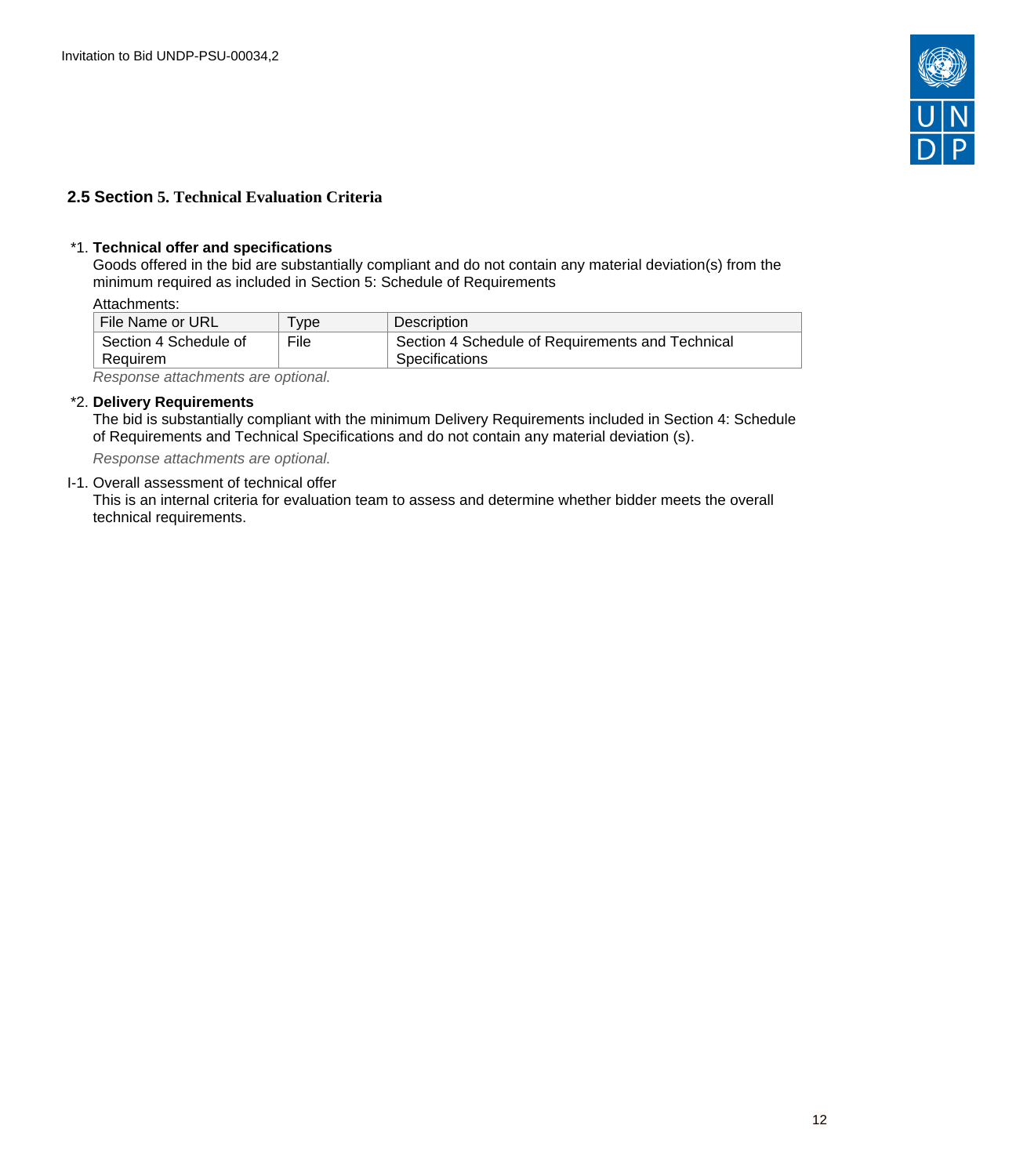

# <span id="page-12-0"></span>**3 Lines**

Instructions

# <span id="page-12-1"></span>**3.1 Line Information**

| Line                                                                                                                                                           | Category<br><b>Name</b> | Item | <b>UOM</b> | <b>Estimated</b><br>Quantity | <b>Unit</b><br><b>Price</b> | <b>Total</b><br><b>Price</b> | <b>Additional</b><br><b>Attributes</b> |
|----------------------------------------------------------------------------------------------------------------------------------------------------------------|-------------------------|------|------------|------------------------------|-----------------------------|------------------------------|----------------------------------------|
| 1-Ethambutol<br>100mg Film<br>coated tablets,<br>Blister pack, 10<br>tablets/blister,<br>10 blister<br>packs/box                                               |                         |      |            |                              |                             |                              |                                        |
| 1.1-Ethambutol<br>100mg Film<br>coated tablets,<br>Blister pack, 10<br>tablets/blister,<br>10 blister<br>packs/box                                             | 42271709                |      | Ea         | Ea                           |                             |                              |                                        |
| $10-$<br>Pyrazinamide<br>500mg, Tablets,<br>Blister pack, 28<br>tablets/blister,<br>24 blister<br>packs/box                                                    |                         |      |            |                              |                             |                              |                                        |
| $10.1 -$<br>Pyrazinamide<br>500mg, Tablets,<br>Blister pack, 28<br>tablets/blister,<br>24 blister<br>packs/box                                                 | 42271709                |      | Ea         | Ea                           |                             |                              |                                        |
| 11-Rifampicin<br>150mg,<br>Capsules (hard<br>shell), Blister<br>pack, 10 caps<br>/blister or 10<br>caps /strip, 10<br>blister<br>packs/box or 10<br>strips/box |                         |      |            |                              |                             |                              |                                        |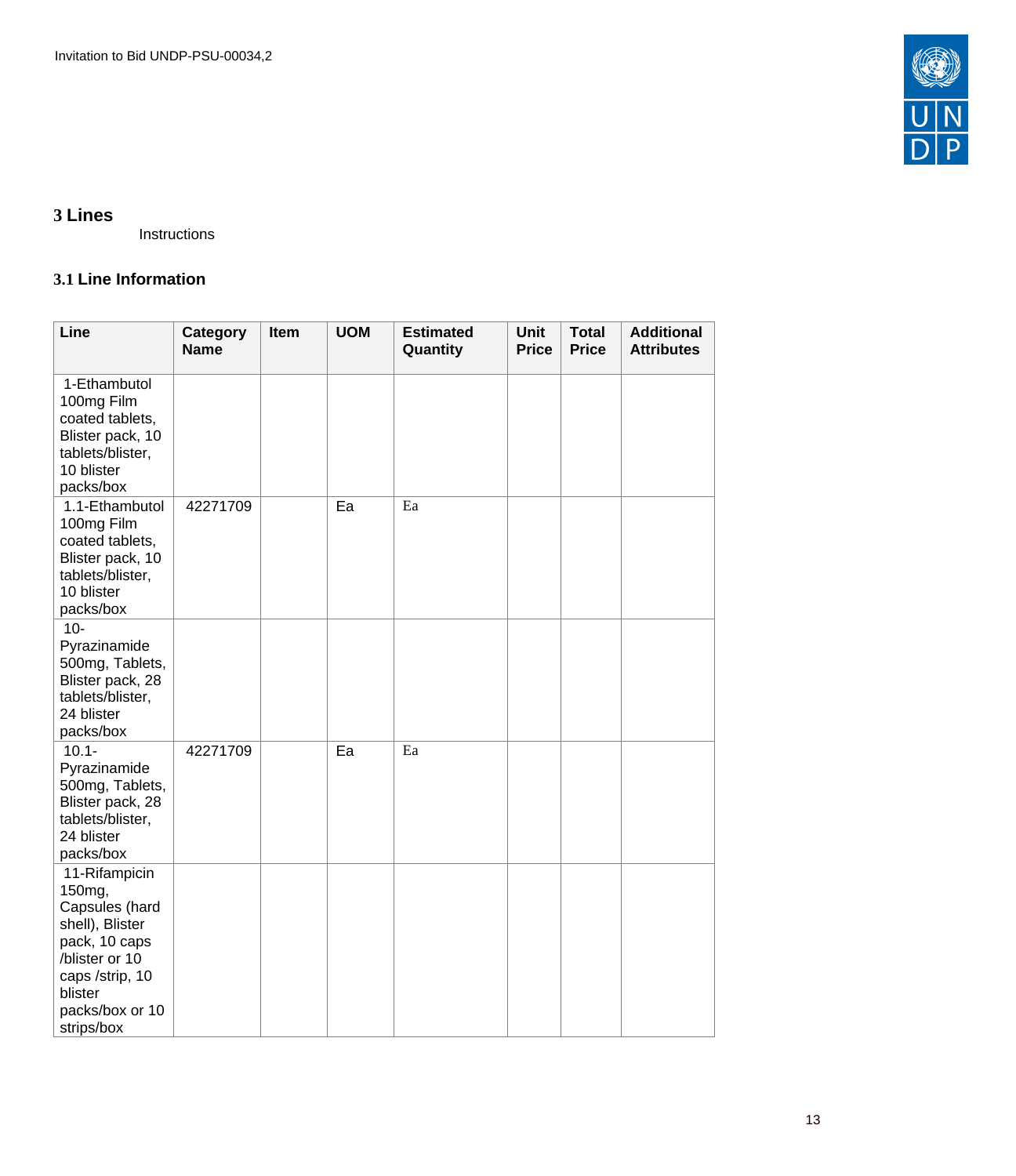

| Line                                                                                                                                                             | Category<br><b>Name</b> | Item | <b>UOM</b> | <b>Estimated</b><br>Quantity | <b>Unit</b><br><b>Price</b> | <b>Total</b><br><b>Price</b> | <b>Additional</b><br><b>Attributes</b> |
|------------------------------------------------------------------------------------------------------------------------------------------------------------------|-------------------------|------|------------|------------------------------|-----------------------------|------------------------------|----------------------------------------|
| 11.1-Rifampicin<br>150mg,<br>Capsules (hard<br>shell), Blister<br>pack, 10 caps<br>/blister or 10<br>caps /strip, 10<br>blister<br>packs/box or 10<br>strips/box | 42271709                |      | Ea         | Ea                           |                             |                              |                                        |
| 12-Rifampicin<br>300mg,<br>Capsules (hard<br>shell), Blister<br>pack, 10 caps<br>/blister or 10<br>caps /strip, 10<br>blister<br>packs/box or 10<br>strips/box   |                         |      |            |                              |                             |                              |                                        |
| 12.1-Rifampicin<br>300mg,<br>Capsules (hard<br>shell), Blister<br>pack, 10 caps<br>/blister or 10<br>caps /strip, 10<br>blister<br>packs/box or 10<br>strips/box | 42271709                |      | Ea         | Ea                           |                             |                              |                                        |
| $13 -$<br>Rifampicin/Isoni<br>azid<br>150mg/75mg,<br>Film coated<br>tablets, Blister<br>pack, 28<br>tablets/blister,<br>24 blister<br>packs/box                  |                         |      |            |                              |                             |                              |                                        |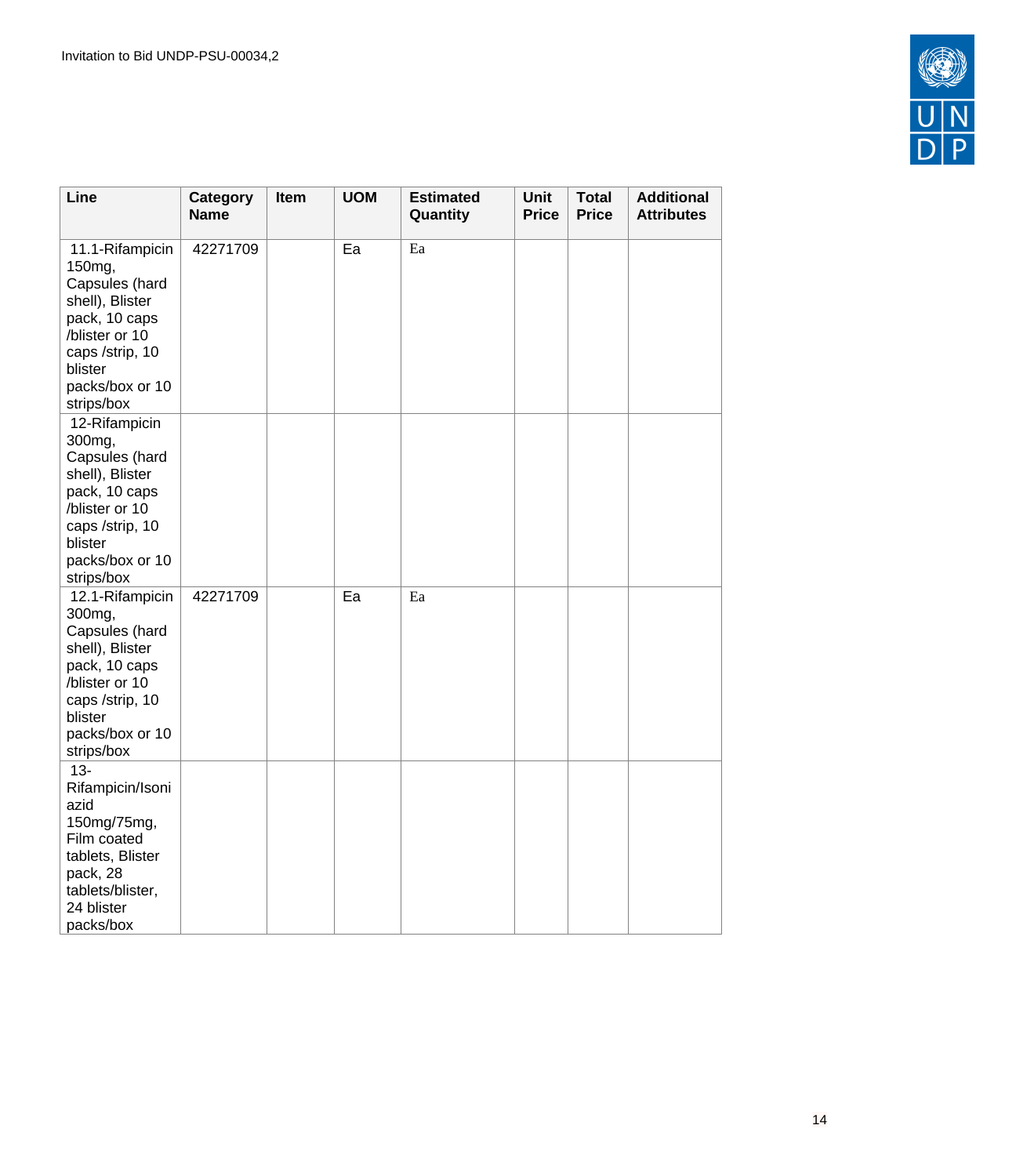

| Line                                                                                                                                              | <b>Category</b><br><b>Name</b> | Item | <b>UOM</b> | <b>Estimated</b><br>Quantity | Unit<br><b>Price</b> | <b>Total</b><br><b>Price</b> | <b>Additional</b><br><b>Attributes</b> |
|---------------------------------------------------------------------------------------------------------------------------------------------------|--------------------------------|------|------------|------------------------------|----------------------|------------------------------|----------------------------------------|
| $13.1 -$<br>Rifampicin/Isoni<br>azid<br>150mg/75mg,<br>Film coated<br>tablets, Blister<br>pack, 28<br>tablets/blister,<br>24 blister<br>packs/box | 42271709                       |      | Ea         | Ea                           |                      |                              |                                        |
| $14-$<br>Rifampicin/Isoni<br>azid<br>75mg/50mg,<br>Dispersible<br>tablets, Alu-Alu<br>strips, 28<br>tablets/strip, 3<br>strips/box                |                                |      |            |                              |                      |                              |                                        |
| $14.1 -$<br>Rifampicin/Isoni<br>azid<br>75mg/50mg,<br>Dispersible<br>tablets, Alu-Alu<br>strips, 28<br>tablets/strip, 3<br>strips/box             | 42271709                       |      | Ea         | Ea                           |                      |                              |                                        |
| $15 -$<br>Rifampicin/Isoni<br>azid<br>75mg/50mg,<br>Dispersible<br>tablets, Blister<br>pack, 10<br>tablets/blister,<br>10 blister<br>packs/box    |                                |      |            |                              |                      |                              |                                        |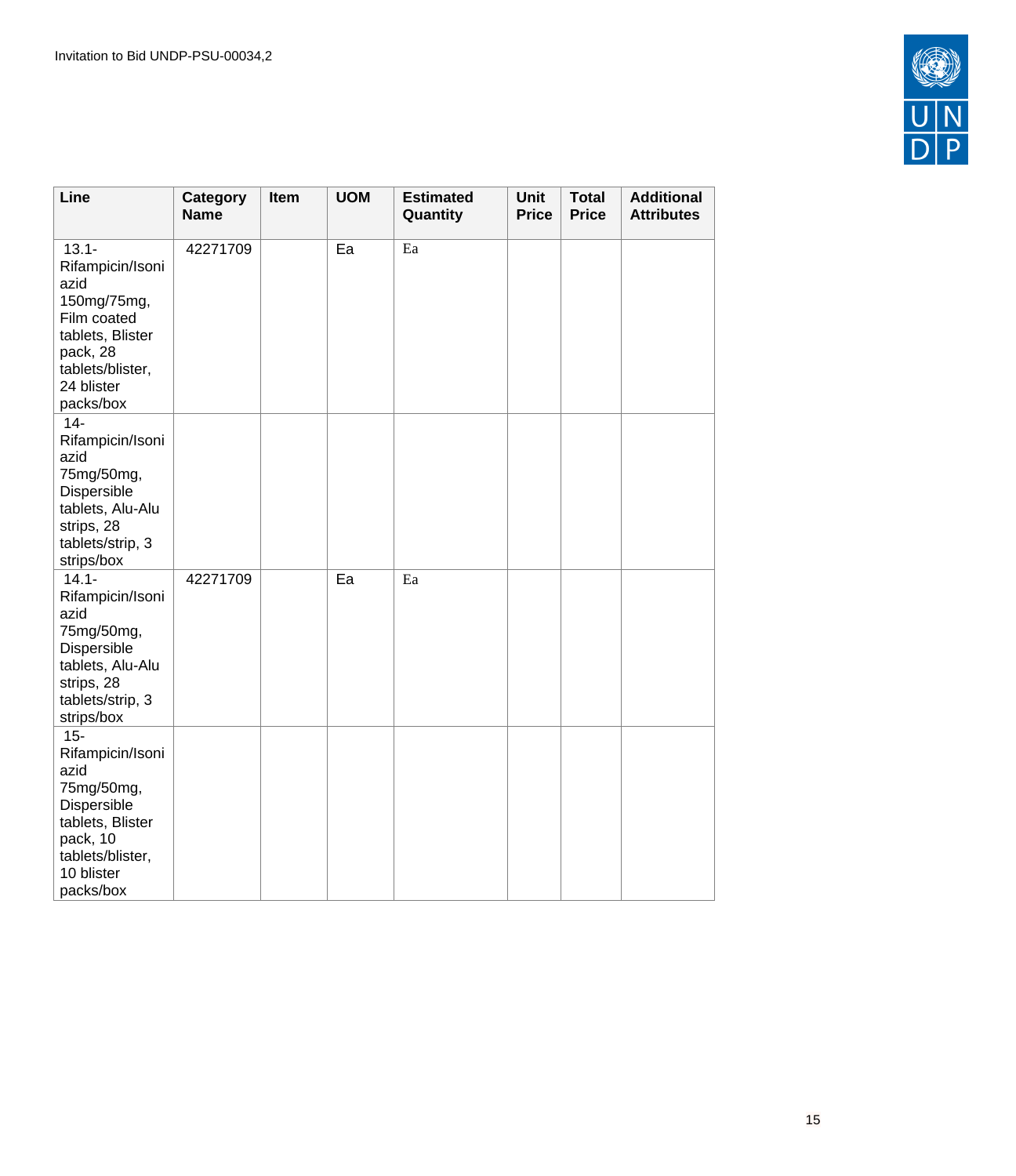

| Line                                                                                                                                                        | Category<br><b>Name</b> | Item | <b>UOM</b> | <b>Estimated</b><br>Quantity | <b>Unit</b><br><b>Price</b> | <b>Total</b><br><b>Price</b> | <b>Additional</b><br><b>Attributes</b> |
|-------------------------------------------------------------------------------------------------------------------------------------------------------------|-------------------------|------|------------|------------------------------|-----------------------------|------------------------------|----------------------------------------|
| $15.1 -$<br>Rifampicin/Isoni<br>azid<br>75mg/50mg,<br>Dispersible<br>tablets, Blister<br>pack, 10<br>tablets/blister,<br>10 blister<br>packs/box            | 42271709                |      | Ea         | Ea                           |                             |                              |                                        |
| $16-$<br>Rifampicin/Isoni<br>azid<br>300mg/150mg,<br>Tablets, Blister<br>pack, 28<br>tablets/blister,<br>24 blister<br>packs/box                            |                         |      |            |                              |                             |                              |                                        |
| $16.1 -$<br>Rifampicin/Isoni<br>azid<br>300mg/150mg,<br>Tablets, Blister<br>pack, 28<br>tablets/blister,<br>24 blister<br>packs/box                         | 42271709                |      | Ea         | Ea                           |                             |                              |                                        |
| $17 -$<br>Rifampicin/Isoni<br>azid/Pyrazinami<br>de<br>75mg/50mg/150<br>mg, Dispersible<br>tablets, Alu-Alu<br>strips, 28<br>tablets/strip, 3<br>strips/box |                         |      |            |                              |                             |                              |                                        |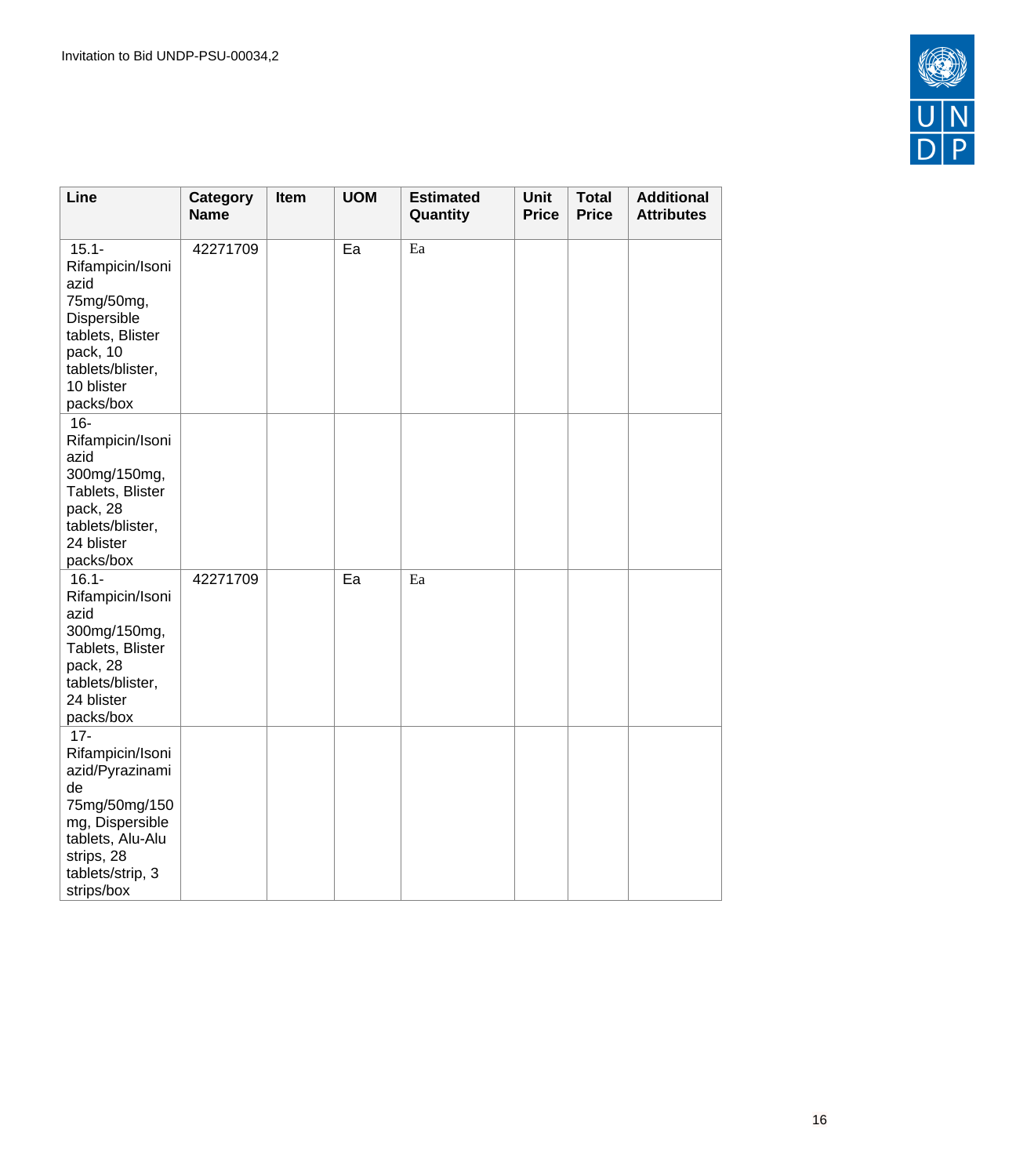

| Line                                                                                                                                                                                                                        | Category<br><b>Name</b> | Item | <b>UOM</b> | <b>Estimated</b><br>Quantity | Unit<br><b>Price</b> | <b>Total</b><br><b>Price</b> | <b>Additional</b><br><b>Attributes</b> |
|-----------------------------------------------------------------------------------------------------------------------------------------------------------------------------------------------------------------------------|-------------------------|------|------------|------------------------------|----------------------|------------------------------|----------------------------------------|
| $17.1 -$<br>Rifampicin/Isoni<br>azid/Pyrazinami<br>de<br>75mg/50mg/150<br>mg, Dispersible<br>tablets, Alu-Alu<br>strips, 28<br>tablets/strip, 3<br>strips/box                                                               | 42271709                |      | Ea         | Ea                           |                      |                              |                                        |
| $18 -$<br>Rifampicin/Isoni<br>azid/Pyrazinami<br>de/Ethambutol<br>150mg/75mg/40<br>0mg/275mg,<br>Tablets, Alu-Alu<br>strips, 28<br>tablets/blister or<br>28 tablets/strip,<br>24 blister<br>packs/box or 24<br>strips/box   |                         |      |            |                              |                      |                              |                                        |
| $18.1 -$<br>Rifampicin/Isoni<br>azid/Pyrazinami<br>de/Ethambutol<br>150mg/75mg/40<br>0mg/275mg,<br>Tablets, Alu-Alu<br>strips, 28<br>tablets/blister or<br>28 tablets/strip,<br>24 blister<br>packs/box or 24<br>strips/box | 42271709                |      | Ea         | Ea                           |                      |                              |                                        |
| 19-Rifapentine<br>150mg, Film<br>coated tablets,<br>Blister pack, 8<br>tablets/blister, 3<br>blister<br>packs/box                                                                                                           |                         |      |            |                              |                      |                              |                                        |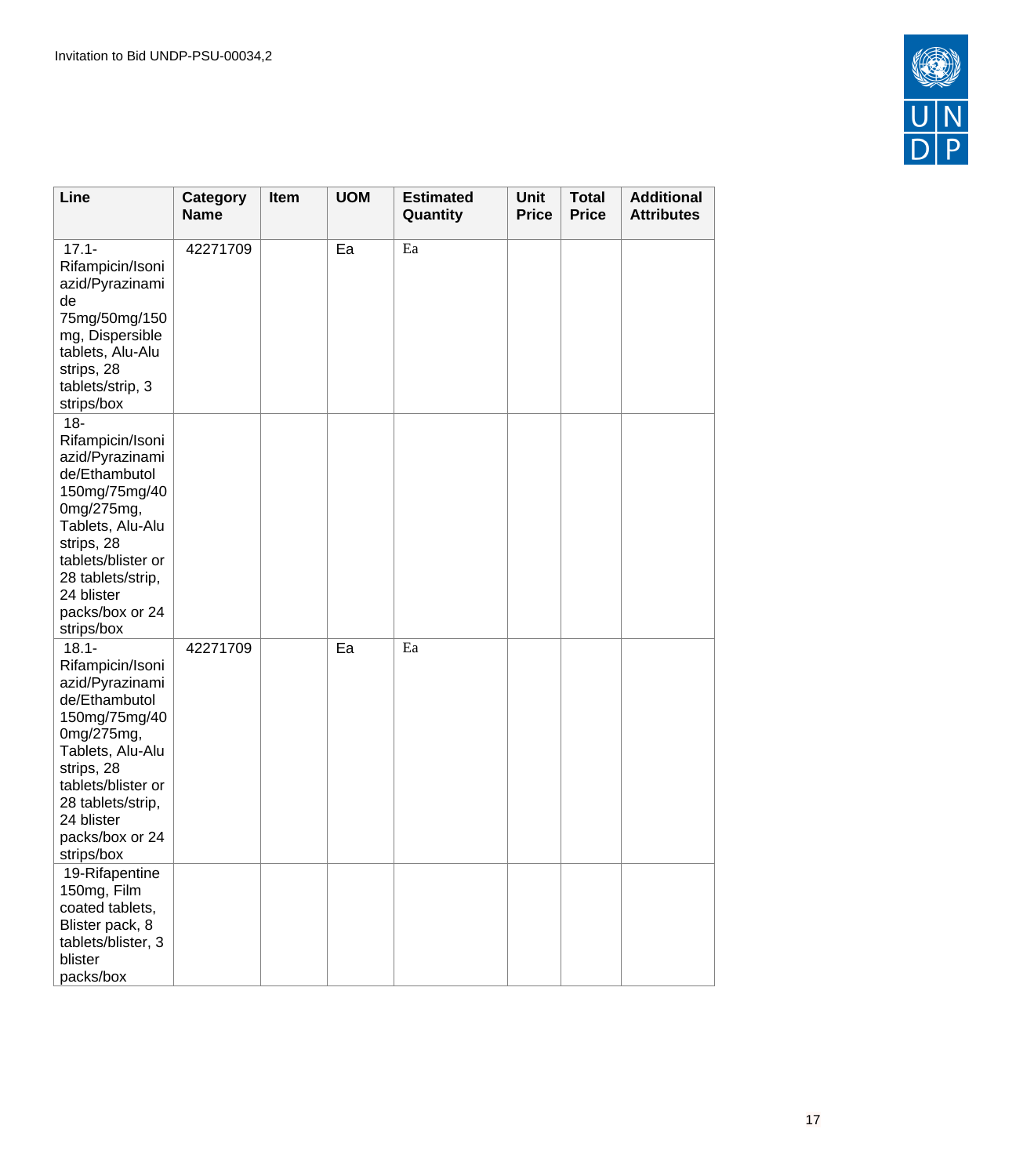

| Line                                                                                                                               | Category<br><b>Name</b> | Item | <b>UOM</b> | <b>Estimated</b><br>Quantity | Unit<br><b>Price</b> | <b>Total</b><br><b>Price</b> | <b>Additional</b><br><b>Attributes</b> |
|------------------------------------------------------------------------------------------------------------------------------------|-------------------------|------|------------|------------------------------|----------------------|------------------------------|----------------------------------------|
| $19.1 -$<br>Rifapentine<br>150mg, Film<br>coated tablets,<br>Blister pack, 8<br>tablets/blister, 3<br>blister<br>packs/box         | 42271709                |      | Ea         | Ea                           |                      |                              |                                        |
| 2-Ethambutol<br>100mg<br>Dispersible<br>tablets, Blister<br>pack, 10<br>tablets/blister,<br>10 blister<br>packs/box                |                         |      |            |                              |                      |                              |                                        |
| 2.1-Ethambutol<br>100 <sub>mg</sub><br>Dispersible<br>tablets, Blister<br>pack, 10<br>tablets/blister,<br>10 blister<br>packs/box  | 42271709                |      | Ea         | Ea                           |                      |                              |                                        |
| $20 -$<br>Rifapentine/Ison<br>iazid, 300mg /<br>300mg, Tablets,<br>Blister pack, 6<br>tablets/blister, 7<br>blister<br>packs/box   |                         |      |            |                              |                      |                              |                                        |
| $20.1 -$<br>Rifapentine/Ison<br>iazid, 300mg /<br>300mg, Tablets,<br>Blister pack, 6<br>tablets/blister, 7<br>blister<br>packs/box | 42271709                |      | Ea         | Ea                           |                      |                              |                                        |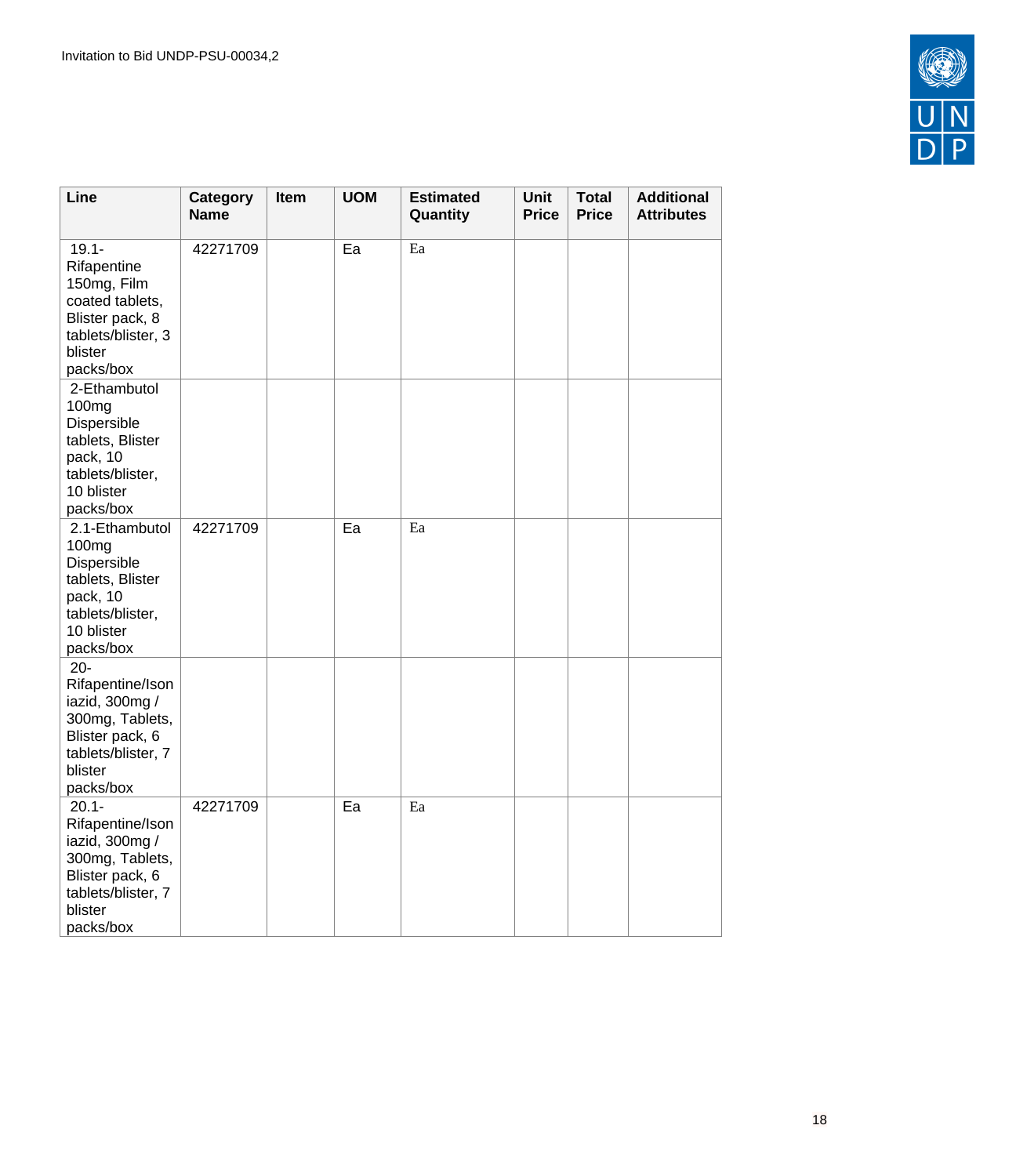

| Line                                                                                                                                                            | Category<br><b>Name</b> | Item | <b>UOM</b> | <b>Estimated</b><br>Quantity | Unit<br><b>Price</b> | <b>Total</b><br><b>Price</b> | <b>Additional</b><br><b>Attributes</b> |
|-----------------------------------------------------------------------------------------------------------------------------------------------------------------|-------------------------|------|------------|------------------------------|----------------------|------------------------------|----------------------------------------|
| $21 -$<br>Rifapentine/Ison<br>iazid 300mg /<br>300mg, Tablets,<br>Blister pack, 12<br>tablets/blister, 3<br>blister<br>packs/box                                |                         |      |            |                              |                      |                              |                                        |
| $21.1 -$<br>Rifapentine/Ison<br>iazid 300mg /<br>300mg, Tablets,<br>Blister pack, 12<br>tablets/blister, 3<br>blister<br>packs/box                              | 42271709                |      | Ea         | $\rm{E}a$                    |                      |                              |                                        |
| $22 -$<br>Rifampicin/Isoni<br>azid/Pyrazinami<br>de,<br>75mg/50mg/150<br>mg, Dispersible<br>tablets, Alu-Alu<br>strips, 10<br>tablets/strip, 10<br>strips/box   |                         |      |            |                              |                      |                              |                                        |
| $22.1 -$<br>Rifampicin/Isoni<br>azid/Pyrazinami<br>de,<br>75mg/50mg/150<br>mg, Dispersible<br>tablets, Alu-Alu<br>strips, 10<br>tablets/strip, 10<br>strips/box | 42271709                |      | Ea         | Ea                           |                      |                              |                                        |
| 3-Ethambutol<br>400mg, Tablets,<br>Blister pack, 28<br>tablets/blister,<br>24 blister<br>packs/box                                                              |                         |      |            |                              |                      |                              |                                        |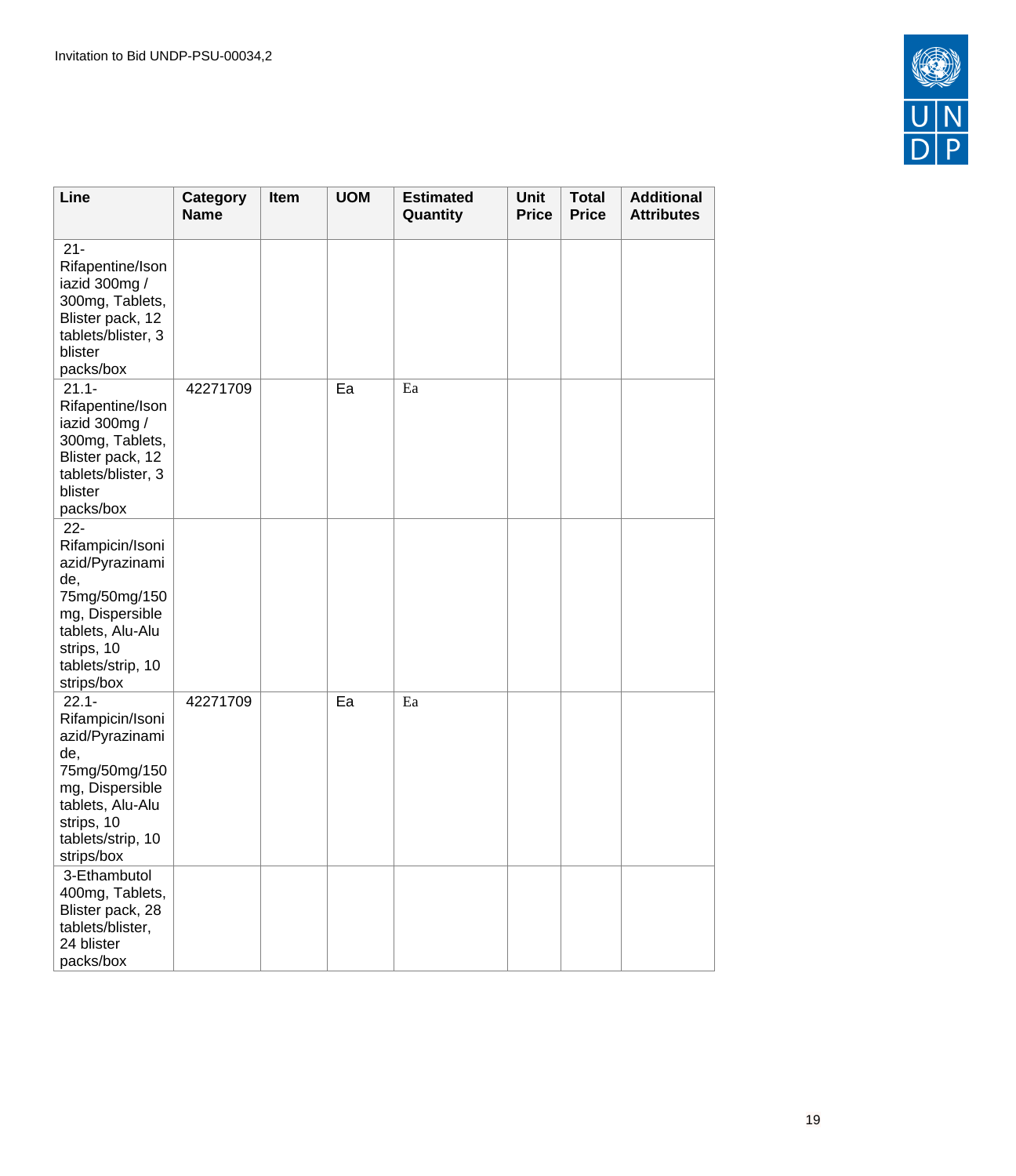

| Line                                                                                                                             | Category<br><b>Name</b> | Item | <b>UOM</b> | <b>Estimated</b><br>Quantity | <b>Unit</b><br><b>Price</b> | <b>Total</b><br><b>Price</b> | <b>Additional</b><br><b>Attributes</b> |
|----------------------------------------------------------------------------------------------------------------------------------|-------------------------|------|------------|------------------------------|-----------------------------|------------------------------|----------------------------------------|
| 3.1-Ethambutol<br>400mg, Tablets,<br>Blister pack, 28<br>tablets/blister,<br>24 blister<br>packs/box                             | 42271709                |      | Ea         | Ea                           |                             |                              |                                        |
| 4-Isoniazid<br>100mg Tablets,<br>Blister pack, 10<br>tablets/blister,<br>10 blister<br>packs/box                                 |                         |      |            |                              |                             |                              |                                        |
| 4.1-Isoniazid<br>100mg Tablets,<br>Blister pack, 10<br>tablets/blister,<br>10 blister<br>packs/box                               | 42271709                |      | Ea         | Ea                           |                             |                              |                                        |
| 5-Isoniazid<br>100 <sub>mg</sub><br>Dispersible<br>tablets, Blister<br>pack, 10<br>tablets/blister,<br>10 blister<br>packs/box   |                         |      |            |                              |                             |                              |                                        |
| 5.1-Isoniazid<br>100 <sub>mg</sub><br>Dispersible<br>tablets, Blister<br>pack, 10<br>tablets/blister,<br>10 blister<br>packs/box | 42271709                |      | Ea         | Ea                           |                             |                              |                                        |
| 6-Isoniazid<br>300mg Tablets,<br>Blister pack, 28<br>tablets/blister,<br>24 blister<br>packs/box                                 |                         |      |            |                              |                             |                              |                                        |
| 6.1-Isoniazid<br>300mg Tablets,<br>Blister pack, 28<br>tablets/blister,<br>24 blister<br>packs/box                               | 42271709                |      | Ea         | Ea                           |                             |                              |                                        |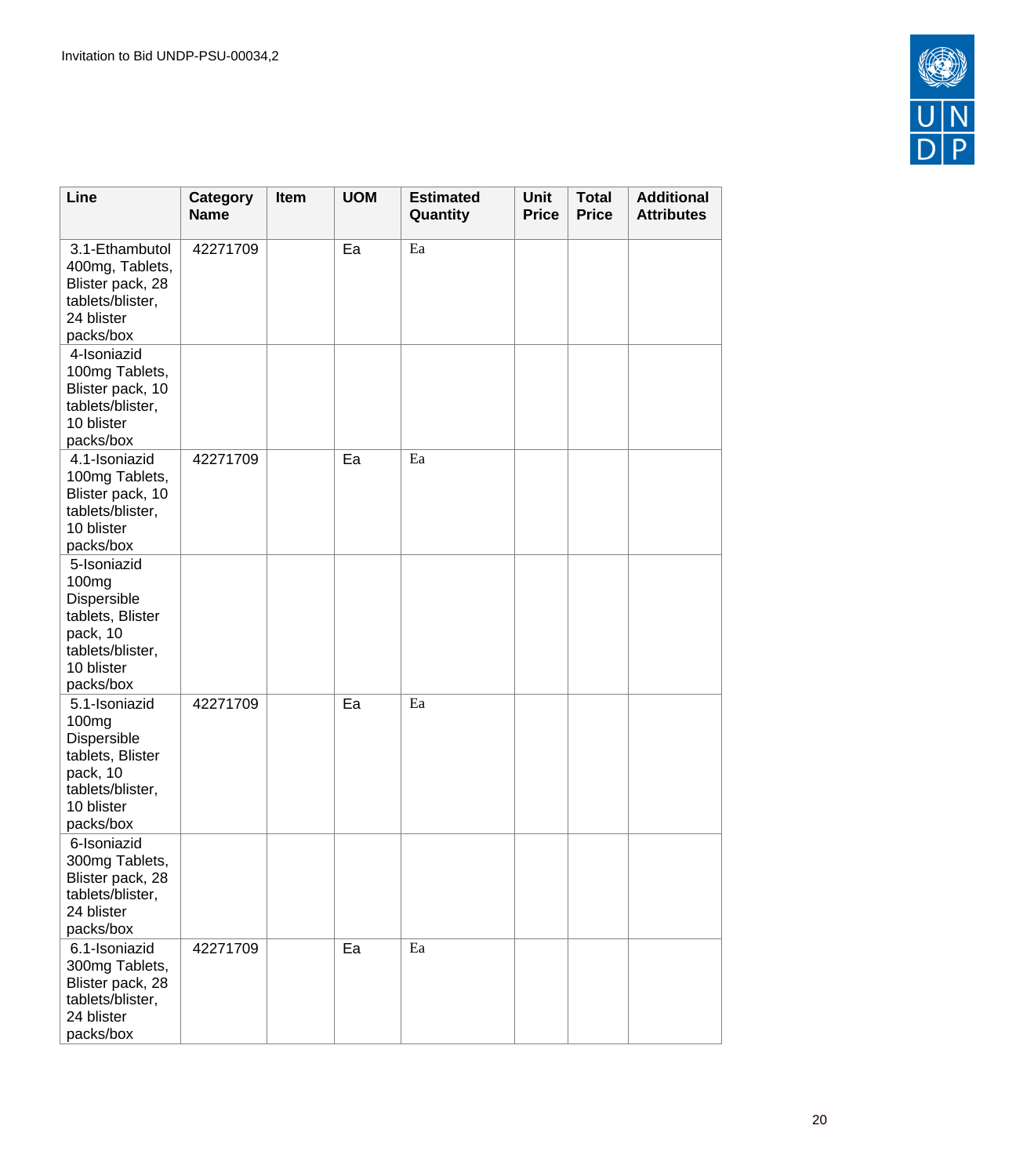

| Line                                                                                                          | Category<br><b>Name</b> | Item | <b>UOM</b> | <b>Estimated</b><br>Quantity | <b>Unit</b><br><b>Price</b> | <b>Total</b><br><b>Price</b> | <b>Additional</b><br><b>Attributes</b> |
|---------------------------------------------------------------------------------------------------------------|-------------------------|------|------------|------------------------------|-----------------------------|------------------------------|----------------------------------------|
| 7-Isoniazid<br>300mg Tablets,<br>Bottle HDPE,<br>1,000<br>tablets/bottle                                      |                         |      |            |                              |                             |                              |                                        |
| 7.1-Isoniazid<br>300mg Tablets,<br>Bottle HDPE,<br>1,000<br>tablets/bottle                                    | 42271709                |      | Ea         | Ea                           |                             |                              |                                        |
| 8-Pyrazinamide<br>150mg,<br>Dispersible<br>tablets, Blister<br>pack, 10x10<br>tablets/blister                 |                         |      |            |                              |                             |                              |                                        |
| $8.1 -$<br>Pyrazinamide<br>150mg,<br>Dispersible<br>tablets, Blister<br>pack, 10x10<br>tablets/blister        | 42271709                |      | Ea         | Ea                           |                             |                              |                                        |
| 9-Pyrazinamide<br>400mg, Tablets,<br>Blister pack, 28<br>tablets/blister,<br>24 blister<br>packs/box          |                         |      |            |                              |                             |                              |                                        |
| $9.1 -$<br>Pyrazinamide<br>400mg, Tablets,<br>Blister pack, 28<br>tablets/blister,<br>24 blister<br>packs/box | 42271709                |      | Ea         | Ea                           |                             |                              |                                        |